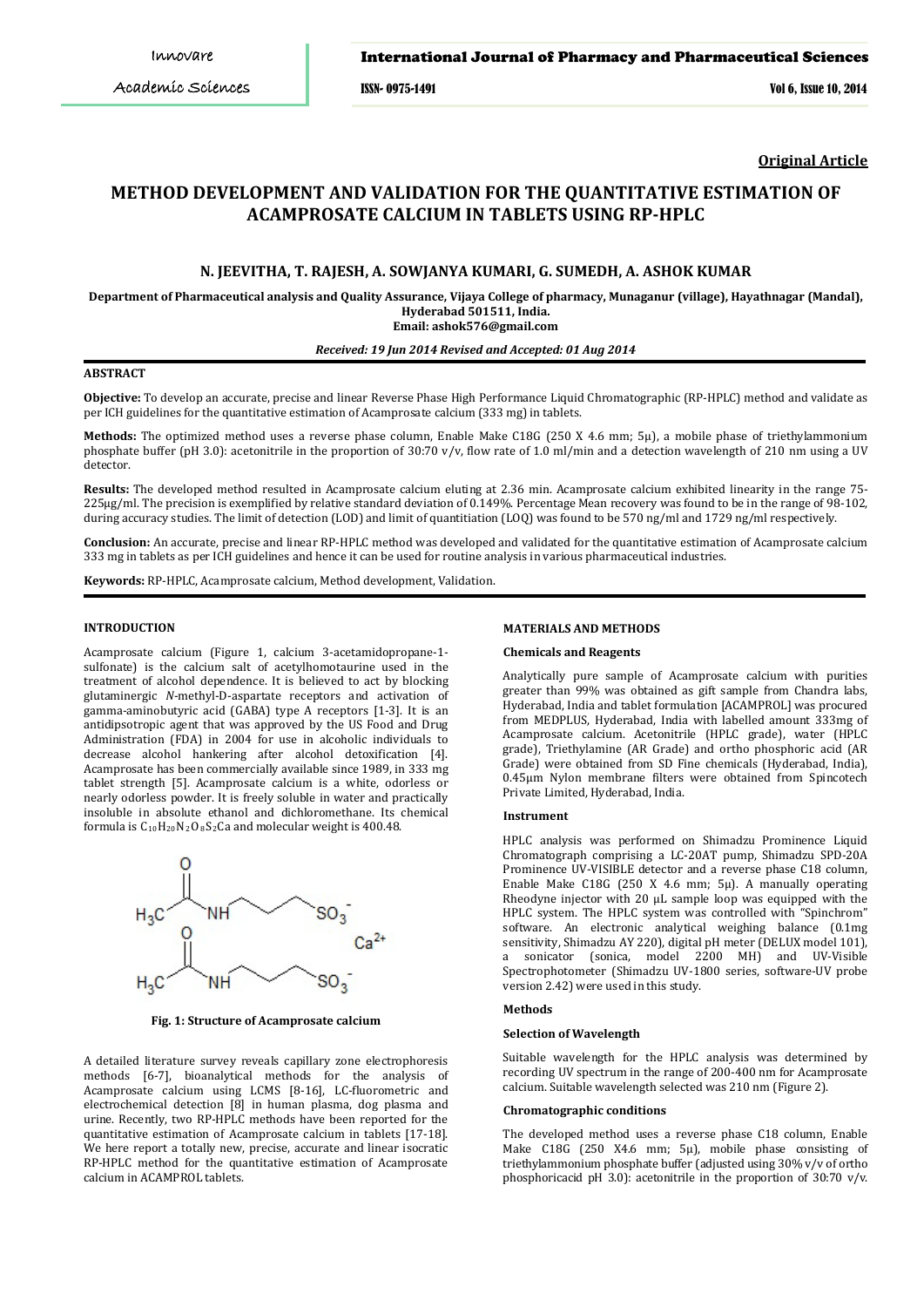The mobile phase was set at a flow rate of 1.0 ml/min and the volume injected was 20μl for every injection. The detection wavelength was set at 210 nm.



**Fig. 2: UV spectrum of Acamprosate calcium**

# **Buffer Preparation**

The buffer solution was prepared by adding 5 ml of triethylamine to 1000 ml of HPLC grade water and later pH was adjusted to 3.0 using 30% v/v of ortho phosphoric acid in water. The buffer was then filtered through 0.45 μm nylon membrane filter.

### **Mobile phase Preparation**

The mobile phase was prepared by mixing acetonitrile and buffer in the ratio of 70:30 v/v and later it was sonicated for 10 minutes for the removal of air bubbles.

#### **Preparation of working standard solution**

15mg of acamprosate calcium was accurately weighed and taken in 100 ml clean and dry volumetric flask containing 50 ml of diluent (same as mobile phase) and then stirred for 10 minutes to dissolve. Later the solution was made up to the mark using the mobile phase. This is considered as working standard solution (150µg/ml), 100% target concentration.

#### **Preparation of stock and working sample solution**

Ten tablets were weighed separately and the average weight was determined. The average weight was weighed from the ten tablets grinded in a pestle and mortar, transferred to a 100 ml volumetric flask containing 100 ml diluent and then stirred for 40 minutes, followed by filtration through 0.45µ nylon membrane filter to get sample stock solution of 3.33mg/ml. 0.45 ml of the above stock solution was pipetted out and made up to 10 ml to get working sample solution equivalent to a concentration of working standard of 150µg/ml.

# **RESULTS AND DISCUSSION**

### **Method Development**

A reverse phase HPLC method was developed keeping in mind the system suitability parameters i. e. tailing factor (T), number of theoretical plates (N), runtime and the cost effectiveness. The optimized method developed resulted in the elution of acamprosate calcium at 2.36 min. **Figures 3** and **4** represent chromatograms of blank solution and the standard solution (150µg/ml) respectively.

The total run time is 4 minutes. System suitability tests are an integral part of method development and are used to ensure adequate performance of the chromatographic system. Retention time (*Rt*), number of theoretical plates (*N*) and peak Asymmetric factor was evaluated for six replicate injections of the standard at working concentration. The results are given in table 1**.**



**Fig. 3: Typical Chromatogram of Blank solution**



**Fig. 4: Typical chromatogram of the standard solution**

**Table 1: System suitability studies results**

| Parameters*                      | Acamprosate calcium |  |  |
|----------------------------------|---------------------|--|--|
| Retention time (min)             | 2.36                |  |  |
| Number Of Theoretical plates (N) | 5738                |  |  |
| Asymmetric factor                | 1.563               |  |  |

\* Mean of six injections

In order to test the applicability of the developed method to a commercial formulation, 'ACAMPROL was chromatographed at working concentration (150µg/ml) and it is shown in Figure 5**.** The sample peak was identified by comparing the retention time with the standard drug Figure 4. System suitability parameters were within the acceptance limits, ideal for the chromatographed sample. Integration of separated peak area was done and drug concentration was determined by using the peak area concentration relationship obtained in the standardization step. The protocol affords reproducible assay of the drug in the sample ranging between 98 and 102%, which is the standard level in any pharmaceutical quality control.



**Fig. 5: Typical chromatogram for the tablet formulation.**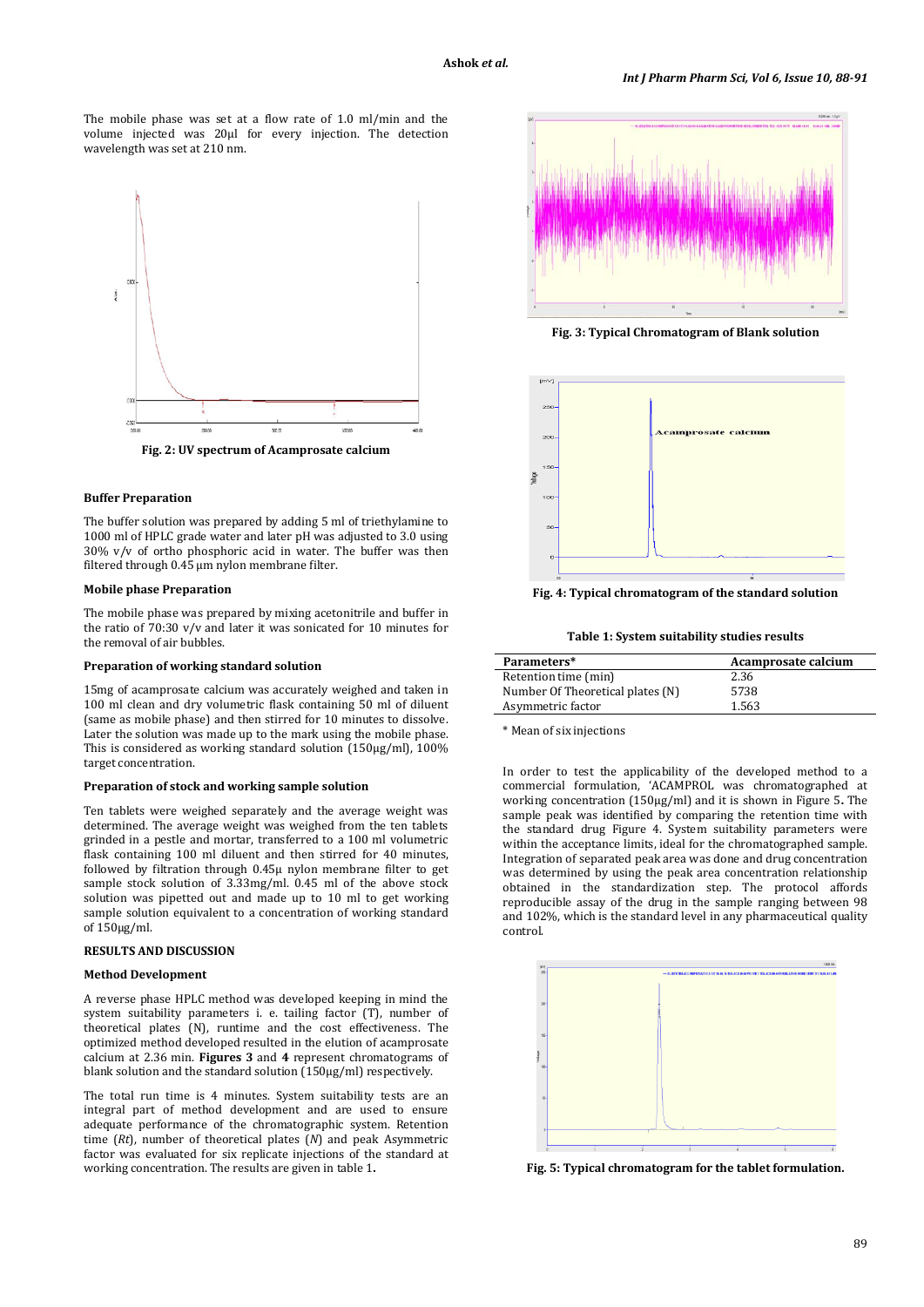# **Method validation**

Validation of the analytical method is the process that establishes by laboratory studies in which the performance characteristics of the method meet the requirements for the intended analytical application. RP-HPLC method developed was validated according to International Conference on Harmonization (ICH) guidelines [19] for validation of analytical procedures. The method was validated for the parameters like system suitability, specificity, linearity, accuracy, precision, ruggedness, limit of detection (LOD) and limit of quantitation (LOQ).

# **Specificity**

**Figures 3-5** for blank, standard drug solution and sample chromatogram reveal that the peaks obtained in the standard solution and the sample solution at working concentrations are only because of the drugs as blank has no peak at the retention time of acamprosate calcium. Accordingly it can be concluded that, the method developed is said to be specific.

### **Precision**

### **System precision**

Six replicate injections of the standard solution at the working concentration showed % RSD (Relative Standard Deviation) less than 2 concerning peak area for the drug, which indicates the acceptable reproducibility and thereby the precision of the system. System precision results are tabulated in table 2.

### **Method precision**

Method precision was determined by performing assay of the sample under the tests of repeatability (Intra day precision) at working concentration.

# **Repeatability (Intra day precision)**

Six consecutive injections of the sample from the same homogeneous mixture at working concentration showed % RSD less than 2 concerning % assay for the drug which indicate that the method developed is method precise by the test of repeatability and hence can be understood that the method gives consistently reproducible results (Table 3).

| Table 2: System precision results |  |  |
|-----------------------------------|--|--|
|-----------------------------------|--|--|

| <b>Injection number</b> | Acamprosate calcium |           |  |
|-------------------------|---------------------|-----------|--|
| n                       | $Rt$ (min)          | Peak Area |  |
| 1                       | 2.36                | 1207      |  |
| 2                       | 2.36                | 1200      |  |
| 3                       | 2.35                | 1203      |  |
| 4                       | 2.36                | 1203      |  |
| 5                       | 2.36                | 1207      |  |
| Average                 |                     | 1204      |  |
| <b>SD</b>               |                     | 03        |  |
| $%$ RSD                 |                     | 0.249     |  |

#### **Table 3: Intra day precision results**

| n          | Acamprosate calcium |  |
|------------|---------------------|--|
|            | % Assay             |  |
| 1          | 98.44               |  |
| 2          | 98.19               |  |
| 3          | 98.19               |  |
| 4          | 98.19               |  |
| 5          | 98.03               |  |
| Average    | 98.20               |  |
| S.D.       | 0.147               |  |
| % R. S. D. | 0.149               |  |

# **Linearity**

Standard solutions of acamprosate calcium at different concentrations level (50%, 75%, 100%, 125%, 150% and 175%) were prepared. Calibration curve was constructed by plotting the concentration level of drug versus the corresponding peak area. The results show an excellent correlation between peak area and concentration level of drug within the concentration range (16.65- 58.27 µg/ml) for the drug and the results are given in table 4**-5** and Figure 6**.** The correlation coefficient of acamprosate calcium is 0.998, which meet the method validation acceptance criteria and hence the method is said to be linear.

#### **Table 4: Linearity of the chromatography system**

| Drug            | (ug/ml<br>. ange<br>anea            | D <sub>2</sub> | ™one∴ | - - - - - -          |  |
|-----------------|-------------------------------------|----------------|-------|----------------------|--|
| Acam<br>alcium: | $\sim$ $\sim$<br>005<br>∼-<br>ں ہے۔ | 000<br>フロ      | $ -$  | $\sim$ $\sim$<br>- - |  |

|             |                            | Table 5: Calibration data for Acamprosate calcium |                |                |                    |  |
|-------------|----------------------------|---------------------------------------------------|----------------|----------------|--------------------|--|
| % Level     | Concentration $(\mu g/ml)$ | Peak Area 1                                       | Peak Area 2    | Peak Area 3    | Average peak areas |  |
| 50          | 75.00                      | 606                                               | 605            | 606            | 605.66             |  |
| 75          | 112.5                      | 897                                               | 895            | 898            | 896.66             |  |
| 100         | 150.0                      | 1203                                              | 1198           | 1205           | 1202.00            |  |
| 125         | 187.5                      | 1509                                              | 1508           | 1510           | 1509.00            |  |
| 150         | 225.0                      | 1745                                              | 1743           | 1745           | 1744.33            |  |
| Regression  |                            | $v=7.70x+36$                                      | $v=7.70x+34.2$ | $v=7.70x+36.8$ | $v=7.7x+35.65$     |  |
| Equation    |                            |                                                   |                |                |                    |  |
| Regression  |                            |                                                   |                |                |                    |  |
| Coefficient |                            | 0.998                                             | 0.998          | 0.997          | 0.998              |  |

### **Accuracy**

Accuracy was determined by means of recovery experiments, by the determination of % mean recovery of sample at three different levels (50-150%). At each level, three determinations were performed. Percent mean recovery was calculated as shown in table 6**.** The accepted limits of recovery are 98% - 102% and all observed data are within the required range which indicates good recovery values and hence the accuracy of the method developed.

#### **Sensitivity**

The sensitivity of measurement of acamprosate calcium by use of the proposed method was estimated in terms of the limit of quantitation (LOQ) and the limit of detection (LOD). The limit of detection (LOD) and limit of quantitiation (LOQ) was found to be 570ng/ml and 1729 ng/ml.



**Fig. 6: Calibration curve for Acamprosate calcium**